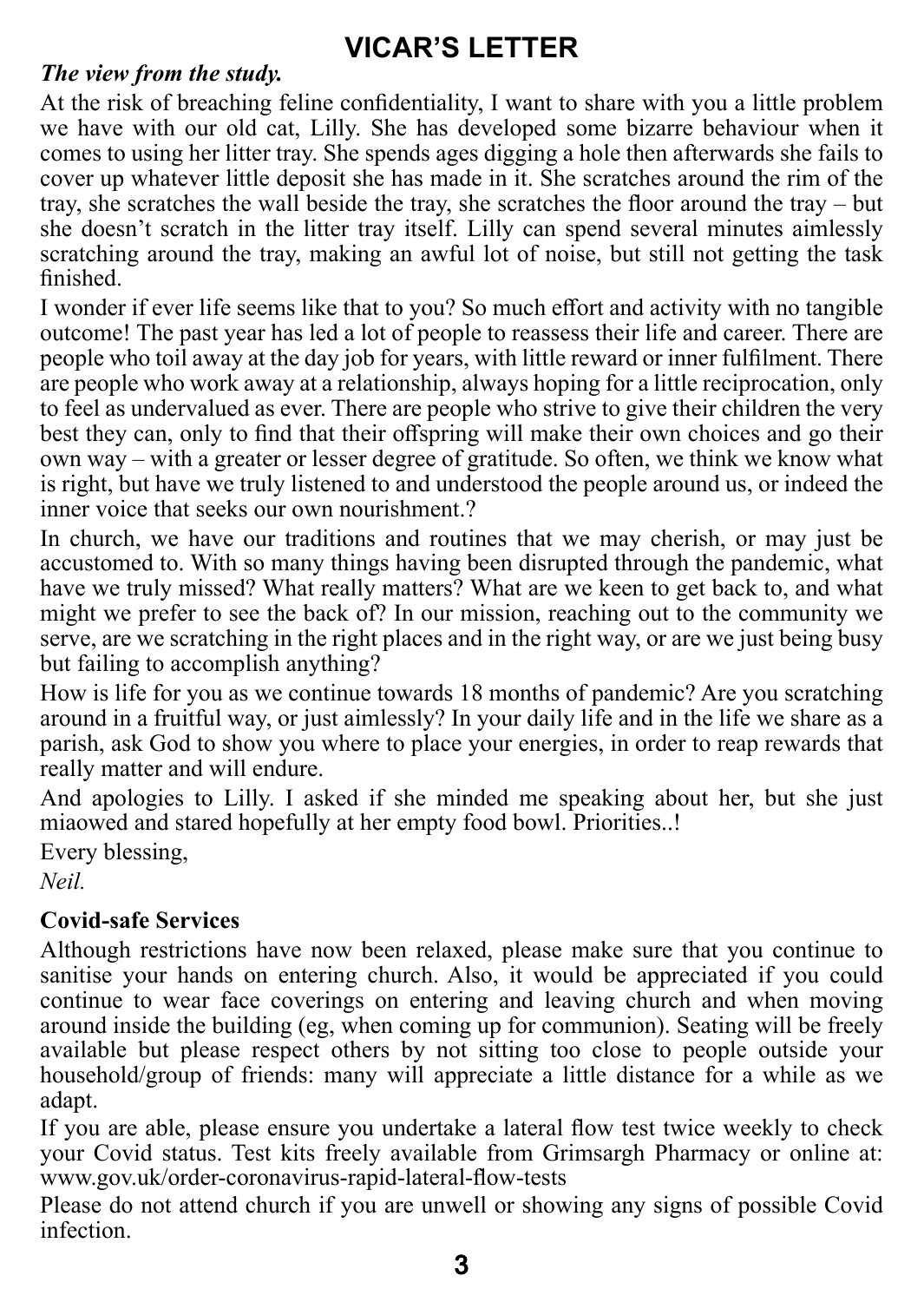#### **A Festival of Angels**

#### *24-26th September*

 $29<sup>th</sup>$  September, is the Feast of St Michael and All Angels, otherwise known as Michaelmas. This year, we are planning to enhance our patronal festival with a 'festival of angels' over the weekend before.

In order to mark the festival, we invite you to make an angel to display at home. We will also be decorating the church for the festival too. These angels could be models (to stand on the window sill or in the garden, rather like when there is a scarecrow festival in connection with Field Day) or pictures to display in your window.

The angels you create might be like the traditional image of winged beings with a halo, or they might look more like the warrior archangel image of St Michael himself. Alternatively, you might choose to interpret 'angel' in a different way.

An angel in the Christian tradition is a heavenly being (hence wings and halos) who brings God's message to people on earth, as we see most prominently around the Christmas story, with the Archangel Gabriel visiting Mary, and the angels appearing to the shepherds. Angels also bring comfort, such as when Jesus was tested in the wilderness, at the end of which we are told the angels ministered to him. Angels tend to be messengers of hope, bringing peace, joy and light into the world. So, you might choose to ask yourself if you can think of a person who brings these qualities into the world.

As we continue to live with the consequences of the pandemic, there are perhaps people we have come across who have been like angels to us in these hard times.

Let's use Michaelmas as an opportunity to bring a little extra light and joy into our community. What sort of angel could you add to our parish festival of angels? Please speak to Jayne Woollam or Neil if you would like to discuss further. There is a dedicated email address too, if you wish to get in touch about the festival:

angels.grimsargh@gmail.com

#### **Your Magazine**

If you wish to contribute items for the magazine, please send them to Bernard Mackley or Nellie Cowell. Anyone willing to help with the distribution of the magazine, please speak to Nellie.

'The Sign' insert features a range of articles on aspects of the Christian faith and the life of the Church. We hope you find something of interest in it.

#### **The Early Service**

It is a long time since we stopped holding the 8.30 BCP Communion on Sunday mornings. You may notice that I have added one to the calendar for the Patronal Festival on  $26<sup>th</sup>$  September, but at present there is no plan to return to the pre-Covid pattern of Sunday services.

Since last August, we have been holding a Thursday morning service at 11am and this has now become well established. The question now is whether to restart the 8.30 on a Sunday.

If you previously attended this service, please let me know if you would like it to run again. Others may have a view on this too, so please let me know. With the easing of restrictions, I would be very happy to start again if there is demand for the service to continue. Please let me know!

#### **Family Services**

As well as losing the early service, we have also lost the previous pattern of services which allowed us to have a 'family service' on the  $3<sup>rd</sup>$  Sunday. It is my intention to start such a service again, most probably in October. Further news in the autumn.

#### **Ecumenical Services**

On Sunday 22nd August at 4.30pm Alston Lane Catholic Church is hosting a Songs of Praise service on behalf of Churches Together in Longridge & District. All are very welcome to attend. During the service we will be sharing some experiences of the coronavirus pandemic and the period of 'lockdown'. Members of local congregations are invited to share their reflections on the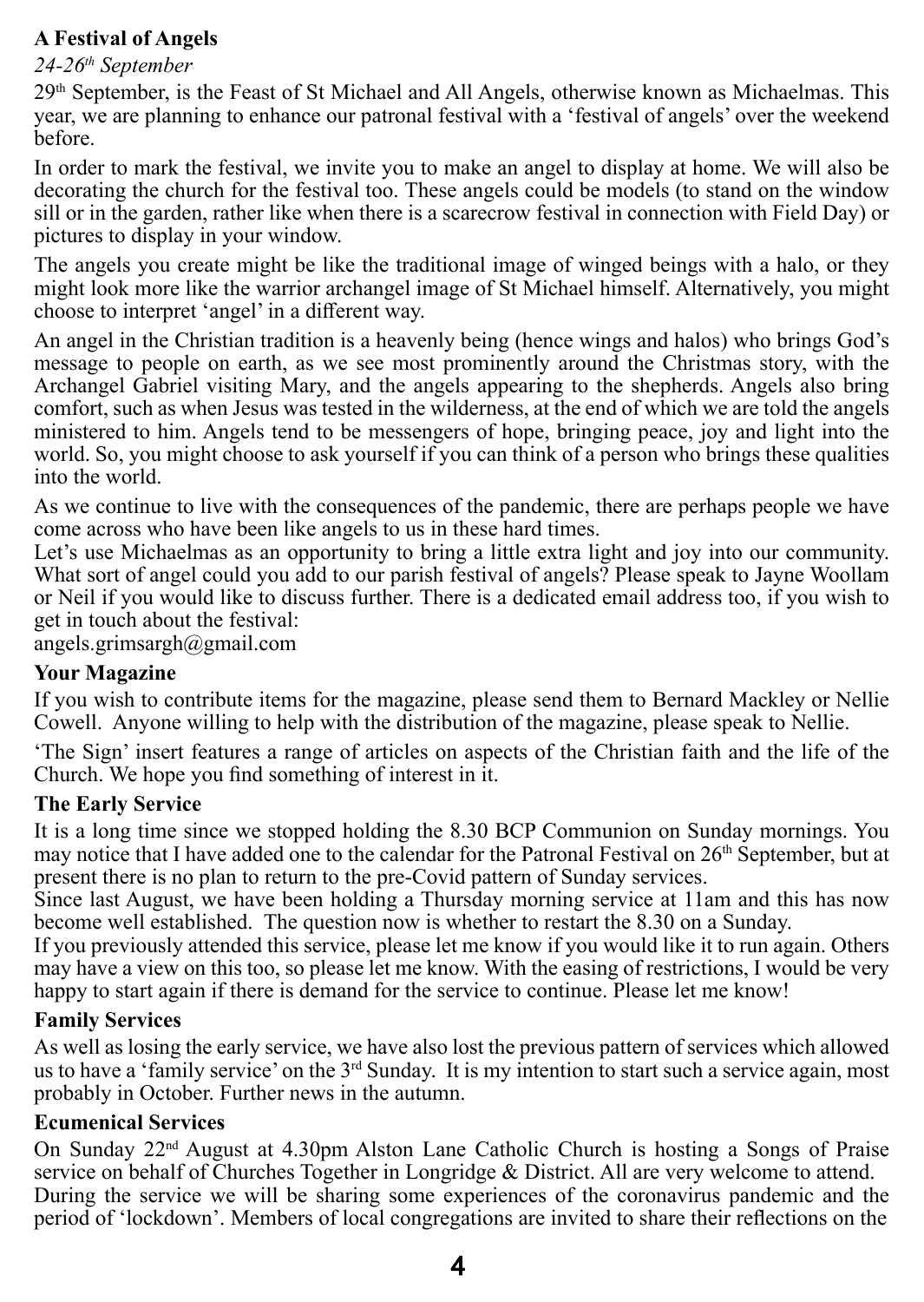past 17 months by writing a short piece of around 300 words. If you would like to contribute, please send your reflection to me by email or on paper by Friday 13th August. It will not be possible to share all contributions, but there will be a selection read out at the service.

Further to this, I would be interested in compiling a set of reflections from our own parish, so if we get enough contributions I will compile them into a booklet, or share them at another service in the future.

Please ensure you indicate whether you wish to have your name mentioned or would prefer to remain anonymous.

A further ecumenical service, also at Alston Lane, will take place on Sunday 24th October at 6.30pm, with the theme of climate change.

Thank you, Neil.

#### **Christians Against Poverty**

This organisation (CAP) offers a wide range of support to people experiencing problems with debt and budgeting. Locally, there is a CAP job club in Penwortham and there are two debt centres (one based at Crossgate Church and one at Fulwood Free Methodist Church). There is also a lot of advice and support online. If you feel you would benefit from their support, they are at www.capuk.org or new enquiries for support can be made via the helpline on 0800 328 0006.

CAP also runs a video-based course that can be run locally to help people manage their finances and point them to further support if needed. Are you interested in helping to run such a course? There is a training day in Manchester on Sat  $18<sup>th</sup>$  September to train people to run a course in their own locality. You don't need to be a financial expert, though it helps if you are good at managing your own money effectively. **Please let Neil know if you are interested in the course training, or would like any further details of the help CAP can provide.**

#### **LLM**

Those three letters stand for '**Licensed Lay Ministry**', a revised form of lay ministry in the diocese, replacing what has for many years been known as Reader Ministry. You may recall an article in the magazine last autumn about the diocesan 'Lay Majority Ministry Framework,' recognising that most 'ministry' in our parishes is carried out by the laity (the people) and not the ordained clergy. At the time the Bishop of Burnley wrote: *'Our new diocesan framework for lay majority ministry expresses our passionate belief that every Christian is called by God to play a part in the mission and ministry of the Church.'*

As an expression of that concept, Jayne Woollam was licensed as a Pastoral Assistant some time ago, but then the pandemic struck and she was unable to exercise fully the ministry she was called to.

However, I am delighted to let you know that since then, Jayne has been exploring her vocation further and has now been approved for training as a Licensed Lay Minister. She will begin training in the autumn, then (upon successful completion of the two-year training course) begin exercising her ministry of preaching, teaching and caring here in Grimsargh. In the meantime, Jayne will be relicensed as an Authorised Lay Minister in September (replacing her role as a Pastoral Assistant).

Please offer your prayers for Jayne as she embarks upon her training. Pray also that God will continue calling people to ministry in our parish. Maybe he even has his eye on you..! *Neil*

#### **Platinum Wedding Anniversary**

Mr and Mrs C Leach celebrated their Platinum Wedding Anniversary ( 70 years); on July 14th . You will know Mrs Leach as the lady who knits all the lovely and very popular toys for the Garden Party and the Christmas Fair. They are very proud of the card they received from the Queen , not the first I hasten to add . We send our love and warmest congratulations to them both.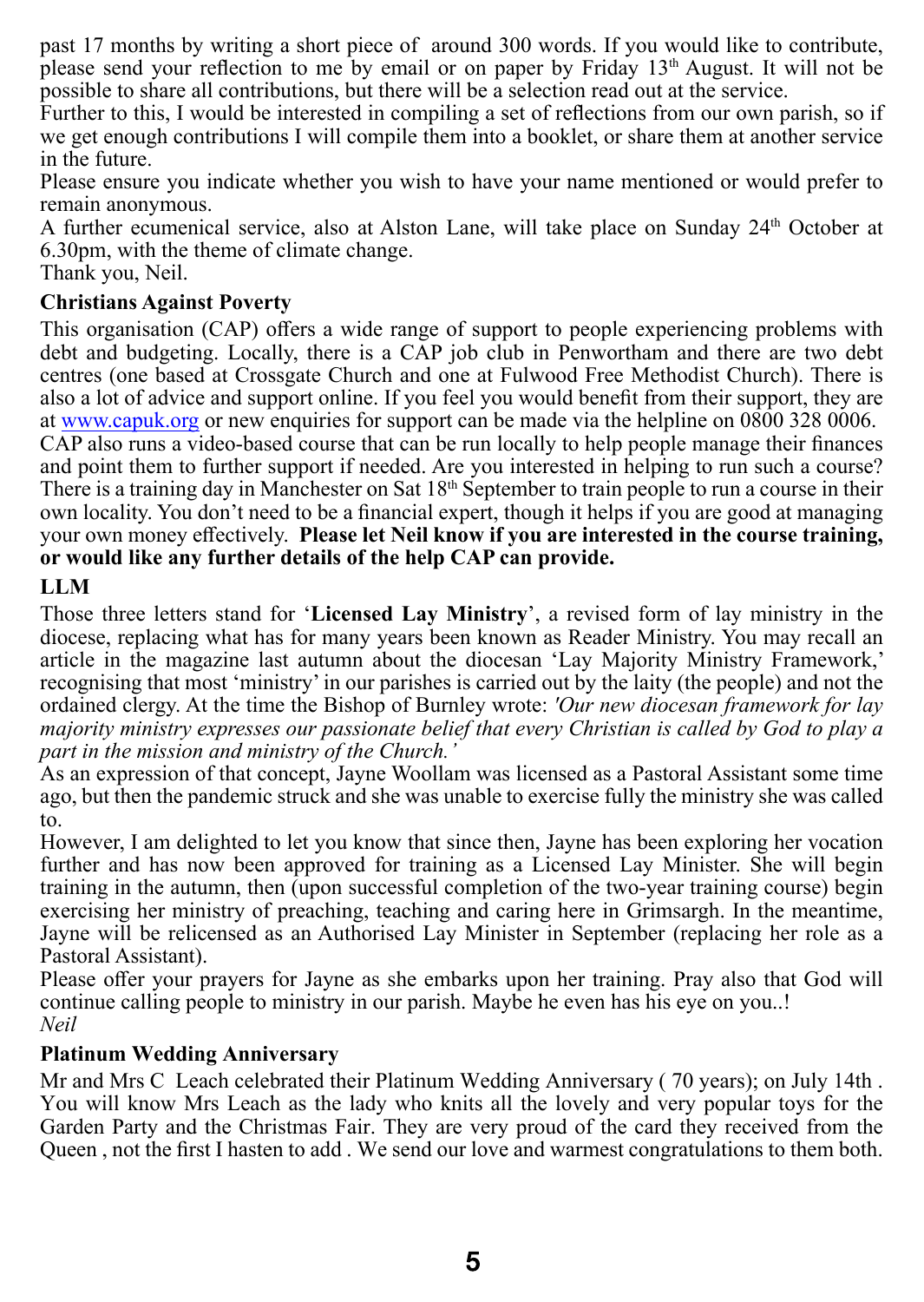#### **MOTHERS' UNION**

#### **Opening Service**

We hope to start our meetings again with a service in church 7:30pm on September 15<sup>th</sup>. Please note that there may still be some covid restricions in place.

#### **90th birthday celebration**

Many thanks have been expressed to Liz for her lovely gift to all members for celebrate the 90th birthday. The cake was also much appreciated.

#### **Mothers Union Birthday girls.**

Due to a misunderstanding on my part, I was very late contacting all the August  $\&$  September birthday ladies and consequently have failed to chat to some of them yet. But I am looking forward to chatting with them before the next magazine and so will let you know all about them then.

#### **August birthdays**

**Jean Burr** celebrates her birthday on August 3rd. She returned to England this year, after living in Spain. She has been enjoying the hot weather over the past weeks. It has meant she hasn't missed the Spanish sunshine so much. She has 2 daughters, Stephanie is much nearer now living on Cow Hill. Alison is not quite so near, working as a Headteacher in Tanzania!

**Pam Taylor's** birthday is on 19th August and **Anne Clayton's** 23rd August. I hope to bring you news about them in the next magazine!

**Linda Eccleston's** birthday is on 27th August. Linda (& husband, Jim) have farmed at Alston for 20 years, as well as many other farms in the area. Her one claim to fame is that she got the Rolling Stones autographs when she went to see them in the 60s at the Public Hall in Preston,. She still enjoys their music and went to one of their concerts four years ago!

**Doris Parkinson's** celebrates her birthday on 28th August. When I spoke to Doris, she had just put on her Mexican dress, a lovely cool dress from Mexico with a bright flowery pattern, ideal for the heatwave we were in! She is the oldest member of St. Michael's Mothers Union ! She, and her husband George, adopted two children, then when they had two of their own babies! George called them their Surprise Babies and that they were a thank you from God for caring for their two older children.

#### **September birthdays**

**Sheena Cartwell's** birthday is on September 7th. Sheena now lives in Fulwood, but used to live opposite the church for many years. She has a close family of many generations from her sister and 2 brothers down to her great-grand children. She has played an active role in Grimsargh

leading the W.I. and the Mothers Un-ion over the years.

**Liz Emmott** (September 7th) and **Brenda Croft** (September 27th) will feature in next month's magazine!

**Nellie Cowell's** birthday is on September 24th. She said that everyone knows everything about her! I think that Nellie knows everyone too. Nellie (and her late husband, Philip's family ) have been involved in St. Michael's church for many generations. Anthony, Nellie's son is church warden now, as Philip was before him, and so was Philip's Grandad! Nellie's one claim to fame is that she spoke to Prince Charles when they were on holiday in Jersey!

**Betty Blacklock** celebrates her birthday on September 28th. Betty is a keen walker. She can often be seen striding out on her way up to Longridge. She walks 3 miles every day. She has lived in Grimsargh for 45 years. She and Terry, her husband, met on a blind date when he was in the Air Force down in Wiltshire! They have been married 66 years. He doesn't often walk with her as he prefers to be on his bike!

Birthday wishes to you all!

Love Ruth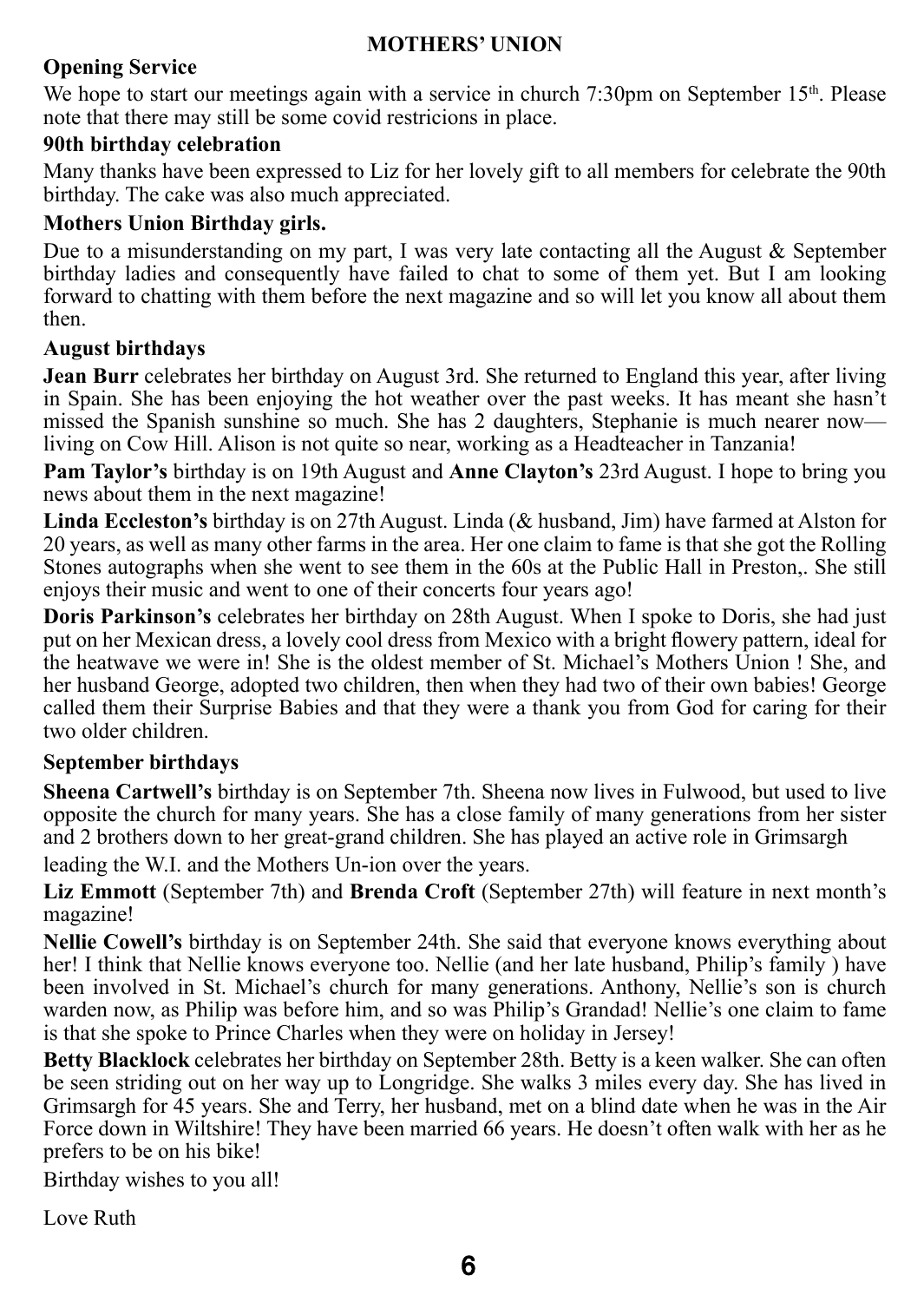

On writing this report, we have just finished for our summer holidays!

The decision was made for us to remain on step 3 of the Government Roadmap until July 19th. However, we worked within the restrictions to ensure the children experienced as many of the end of year events and activities as they would in 'normal' times.

In the weeks leading up to the end of the summer term, school was extremely busy. All classes enjoyed an educational visit- reception, year 1 and year 2, as well as some KS2 classes, visited St Michael's Church and all KS2 classes went further afield, including Liverpool Museum, Ribchester Museum, Martin Mere and the year 6 children enjoyed their residential at Borwick Hall. It is imperative such visits continue to take place during the next academic year, as learning that takes place in the classroom is brought to life and enriched by such experiences.

Reverend Neil led us in two separate key stage worships in our final week of school, but not in Church as we had hoped as this was still not permitted. Instead, we held these outside in the sun which was lovely. It was great to be able to gather and Worship together. We also awarded our 'Stars of the Year' and their parents/ carers were invited to share in our Worship and these celebrations.

We were also able to hold our year 6 leavers' awards assembly which again took place outsidewe were happy to be able to invite two parents/ carers per child. Our year 6 children performed sections of a play titled 'Wow! What a year!', received a certificate for something unique to them as well as a dictionary. We also presented a new award which was generously donated by a family who have a long history with our school. This award is called the 'Duncan Burr Christian Values Award' and will be presented to a carefully selected year 6 child each year.

We held 7 separate sports days, each of which was a great success- we were fortunate to have lovely, sunny weather for all three days too! We invited one parent/ carer for each child- it was great to be able to invite people onto our school grounds. Our PTFA generously bought an ice-pop for each child which was the perfect gift with the weather being so warm!

During the school summer holidays, much of our school is having a fresh coat of paint, we are having two brand new libraries installed and having wall graphics positioned around school, including our two entrances. We are extremely excited to return and see our school looking bright and vibrant in September.

From September, bubbles will be removed. This means that school will be able to operate as pre-Covid-19 times. The school bell will ring to signal the start of the school day at 8:55am and again to signal the end of the school day at 3:25pm for all children; children will have access to the full playground at break and lunchtime rather than be restricted to a zone; we will be able to hold whole school Worship, assemblies and events; we will be able to sing and invite parents/ carers into school and staff will be able to move freely within school.

On behalf of our school staff, I wish our Grimsargh community a lovely summer- stay safe and continue to support one another.

Kind Regards Mr Stuart Booth Headteacher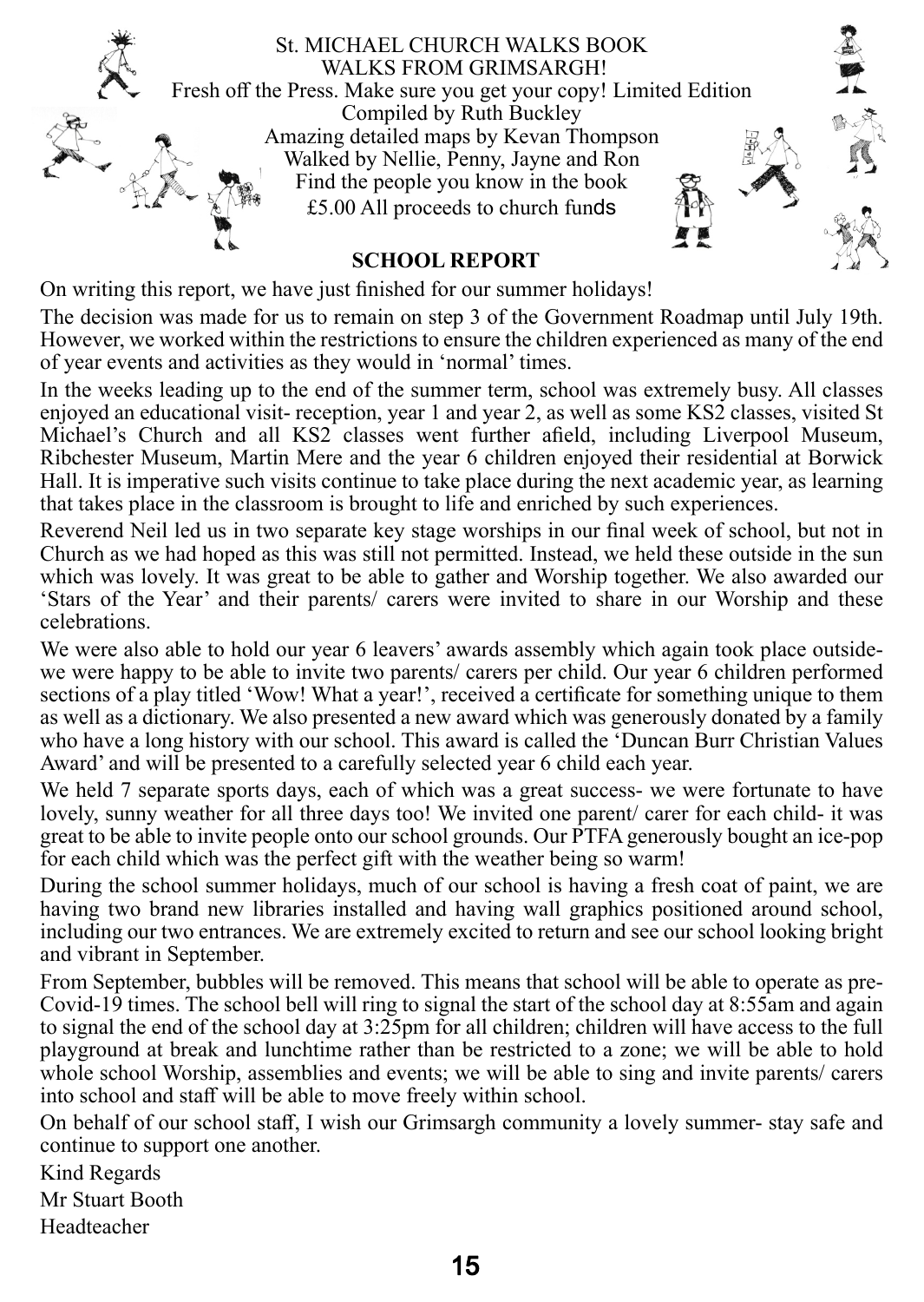

For the children of Michael's, Grimsargh.

Did you have a go at any of the activities in last months magazine? Here are some more ideas for you to have a go at. Have fun!





# **Chalk Puddles**

Occasionally it rains in the summer but don't let the rain stop you going outside! Take some chalk and draw on the ground, or in a shallow puddle. What happens to the chalk when it's wet? Jump around on your colourful creations.

Rainbows are a symbol of God's promises to us. What promises has God made to you? What promises could you make to God? Share and discuss your ideas with each other.



# Sink or Float

Enjoy some outdoor water play in a paddling pool, a bucket, or on a rainy day go for a walk to find a puddle. Gather various items that you don't mind getting wet and place them in the water. Do they sink or do they float?

Sometimes we can feel like we're sinking because we're sad, overwhelmed, or confused; we feel like we need help. Can we learn to trust God to help us during the times when we feel like we're sinking?







Take a walk through the trees. This could be at a local woodland or through trees in a park. What can you see? How does it smell? What does the bark feel like? When a tree is rooted strongly in the ground it can grow and flourish, and can withstand many storms. The same is true for us; when we are rooted in Christ, through prayer and understanding of the Bible, we too are strong and can flourish.







Stack up some clean empty food cans, (or something similar) in a pyramid shape. Trow a ball or beanbag at the cans and have fun knocking them down. Who can score the most points? Who can do the most creative throw?

Everytime you knock the tins down, you have to build them back up again. No matter what happens in our lives, God is there build us back up when we fall down. How can God help to build you up today?



Visit a beach (or a sand pit in your local park or back garden) and build a sandcastle. How many castles can you build? What can you do to make the castles stronger? Castles are built to provide safety and protection. God offers us protection from things that try to hurt us. What things would you like God's protection from today?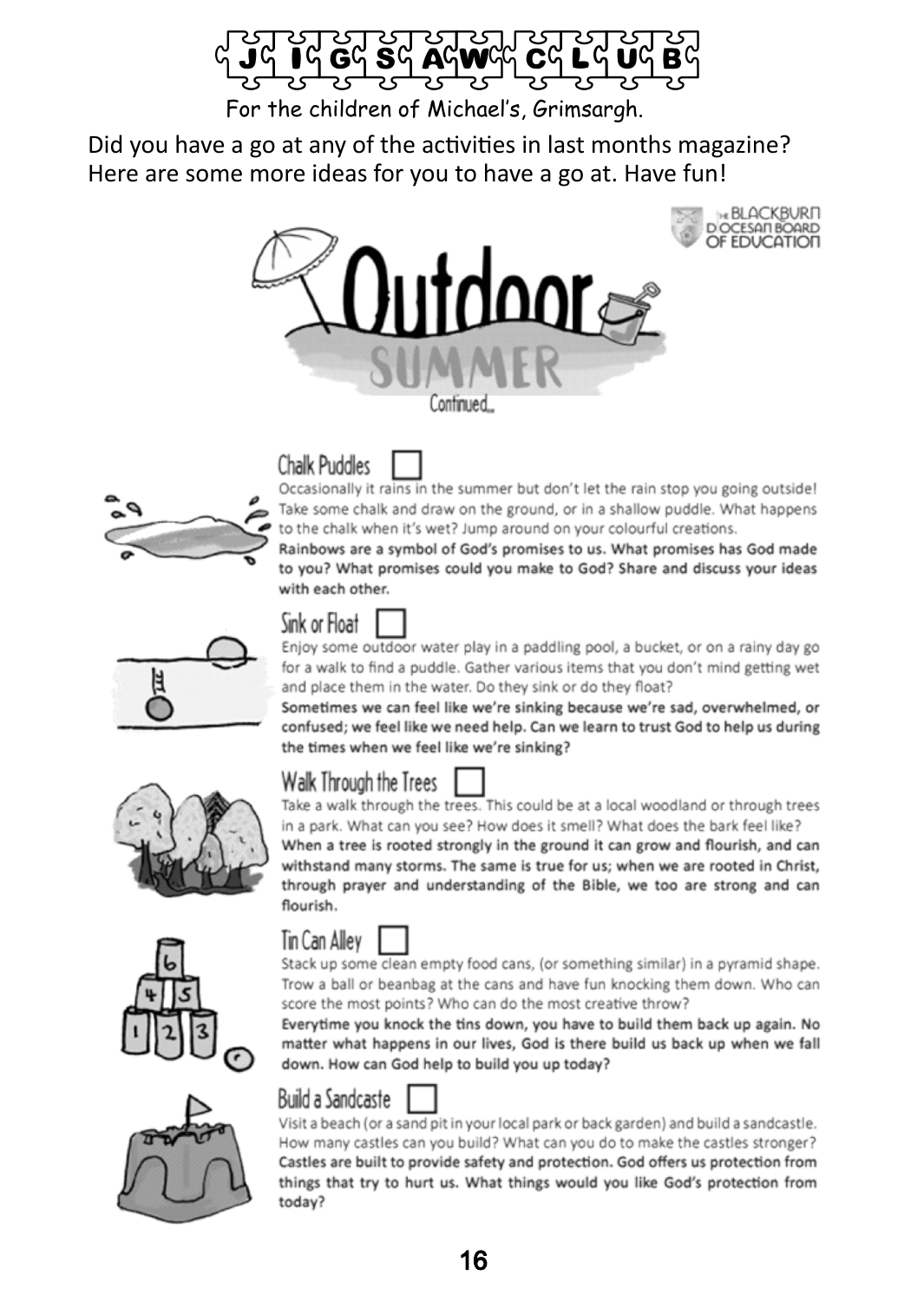### **CHURCH COLLECTIONS**

| June | 27th | £204.40 |
|------|------|---------|
| Julv | 4th  | £131.00 |
| July | 11th | £161.50 |
| June | 18th | £193.00 |
|      |      |         |

### **FLOWER ROTA**

| 1st  | Vacant                |
|------|-----------------------|
| 8th  | Vacant                |
| 15th | <b>Hilaey Beattie</b> |
| 22nd | Vacant                |
| 29th | Vacant                |
| 5th  | Vacant                |
| 12th | Vacant                |
| 19th | Vacant                |
| 26th | <b>Ruth Buckley</b>   |
|      |                       |

### **SIDESPERSONS, READERS AND COFFEE ROTAS**

|                                     | 8.30am                 | 10.00am                                                                                                            | <b>Communion</b><br><b>Assistant</b> | <b>Readers</b>                  | Coffee |
|-------------------------------------|------------------------|--------------------------------------------------------------------------------------------------------------------|--------------------------------------|---------------------------------|--------|
| Aug                                 | 1st                    |                                                                                                                    |                                      | J Eccles<br>Vicar               |        |
| Aug                                 | 8th                    |                                                                                                                    |                                      | M Lamberty<br>Vicar             |        |
| Aug                                 | 15th                   |                                                                                                                    |                                      | <b>B</b> Holt                   |        |
| Aug                                 | 22nd                   |                                                                                                                    |                                      | Vicar<br>D Rusling<br>Vicar     |        |
| Aug                                 | 29th                   |                                                                                                                    |                                      | N Cowell<br>Vicar               |        |
| Sept 5h                             |                        |                                                                                                                    |                                      | <b>B</b> Mackley<br>Vicar       |        |
| Sept 12th                           |                        |                                                                                                                    |                                      | D Rusling                       |        |
| Sept 19th                           |                        |                                                                                                                    |                                      | Vicar<br><b>B</b> Holt<br>Vicar |        |
| Sept 26th                           |                        |                                                                                                                    |                                      | N Cowell<br>Vicar               |        |
| June 27th<br>July 11th<br>July 18th | <b>Holy Baptism</b>    | Jesus said "Let the children come unto me"<br>Neve Jessica Holden<br>Max Henry Talbot<br><b>Conor Luke Golding</b> |                                      |                                 |        |
| July 22nd                           | <b>Holy Matrimony:</b> | Luke Tomlinson and Kathryn Salt                                                                                    |                                      |                                 |        |
| <b>Funeral</b><br>June 4th          |                        | Jesus said "I am the Resurrection and the Life"<br>Louie James Halstead (infant)                                   |                                      |                                 |        |